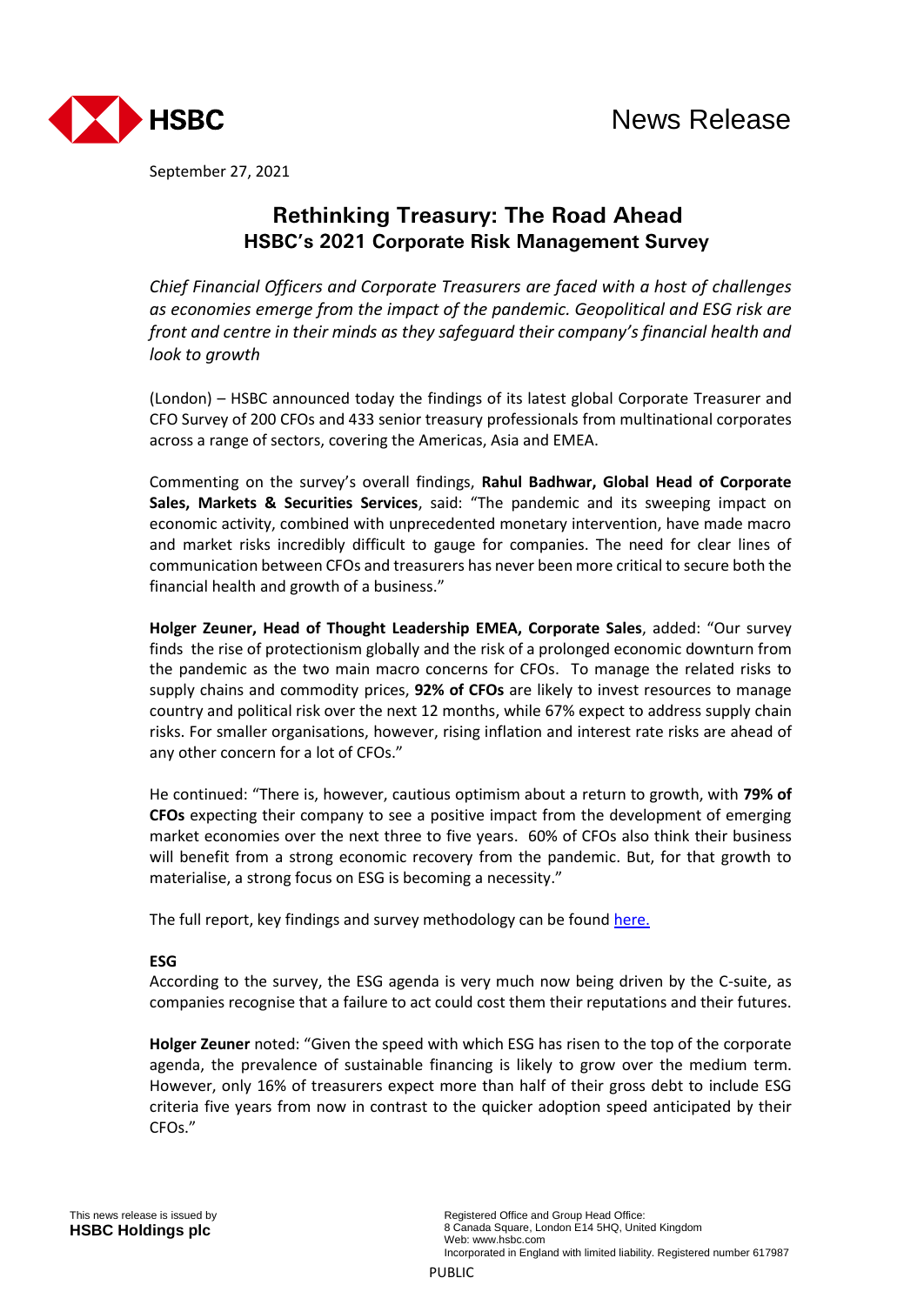

- **68%** of CFOs say they are likely to invest resources in ESG risk in the next 12 months (topped only by country/political risk).
- **80%+** of CFOs see ESG principles as important for their financial decisions on capex, supply chains, debt financing as well as FX and interest rate hedging.

### **The strategic evolution of treasury**

CFOs have been forced to revise financing, investment and capital allocation strategies as a result of the pandemic. In their supporting role to the CFO, treasurers have stepped up and taken on more strategic responsibilities. This journey is at a more advanced stage in Europe and Americas, with Asian treasurers positioning themselves for such change.

- **74%** of CFOs expect the level of resources (both employees and technology) within their treasury department to increase in the next three years.
- **64%** of CFOs in EMEA are completely confident that their treasury department has the required skills to play a highly strategic role in their business, with just 30% in Asia agreeing.

### **Cash is king again**

For corporates, cash has become king during the pandemic, as CFOs and treasurers have been under extreme pressure to protect the financial health of their business during the last 18 months. The unpredictability of the economic environment has also meant that traditional treasury activities have come to the fore for CFOs – and most treasurers have delivered in this respect.

- 81% of CFOs say that keeping sufficient cash buffers has become a more important treasury duty in the past three years, with 83% saying the same for optimising working capital.
- 74% of CFOs rate their treasury's cash flow forecasting and monitoring as "best in class", with 58% saying the same about liquidity management.

### **Supply chains**

The pandemic has caused major supply chain disruptions, affected inventory levels and delayed delivery times to consumers. Companies are responding by reversing the offshoring trend with nearshoring to better secure supplies.

- 79% of CFOs across all regions and revenue sizes have been working with more local suppliers in the past three years.
- 78% also say they have moved production and logistic centres closer to customers.

### **FX risk**

This supply chain restructuring also appears to be affecting FX risks across organisations, as more CFOs – especially in Asia (59%) – have changed their invoicing to suppliers' local currencies, whereas there have been far fewer changes in EMEA (30%) and Americas (30%).

 **57%** of CFOs say they have incurred lower earnings in the past two years due to significant unhedged FX risk (rising to 77% in EMEA).

A failure to address all facets of FX risk management efficiently continues to have an impact on corporate results.